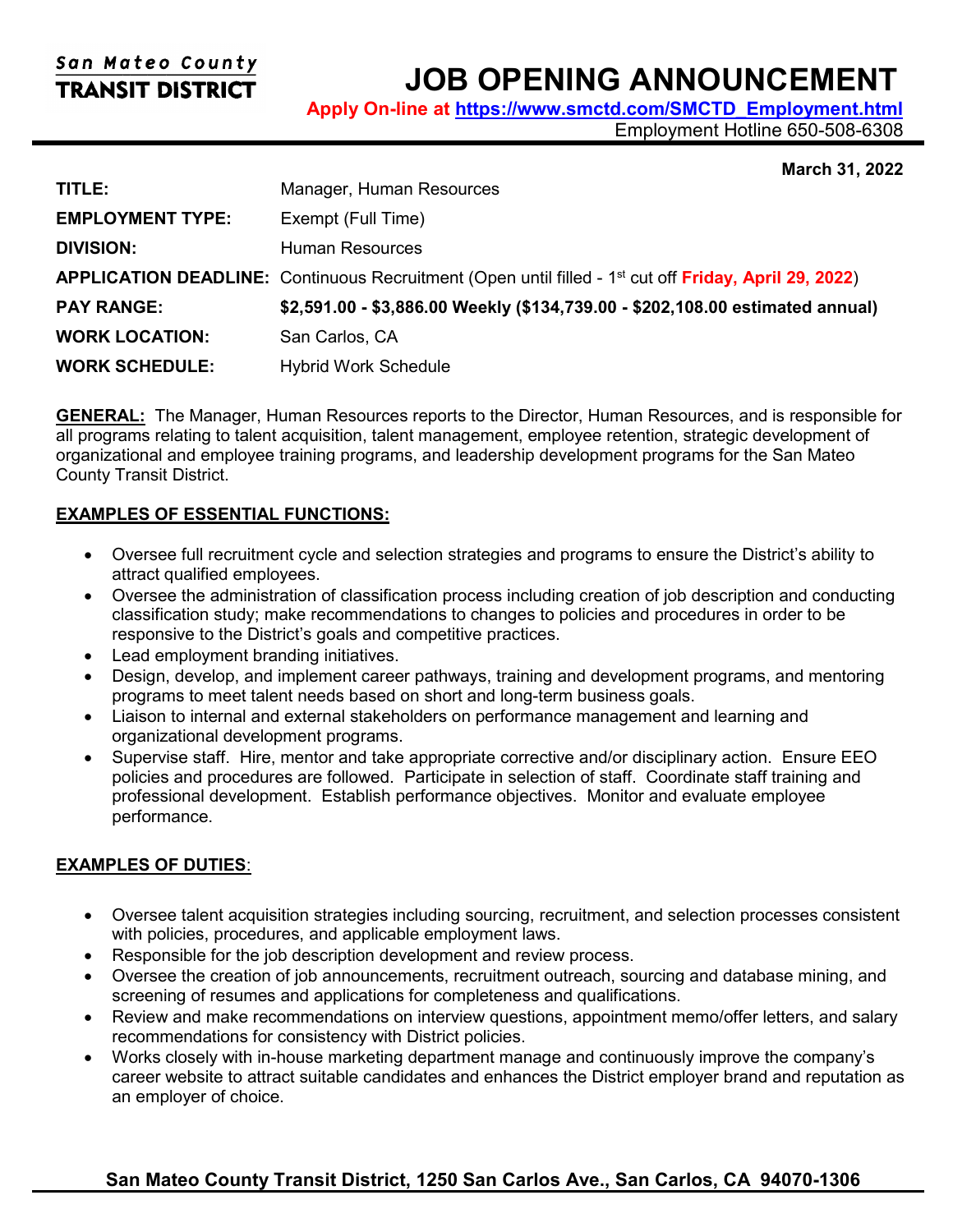- Design, develop, and deliver talent management programs such as succession planning, talent identification and assessment, and performance management.
- Consult with the Directors and Executive Team in the areas of workforce planning, talent management, organization development, succession planning, and employee retention programs.
- Responsible for implementation of enterprise-wide training programs, by developing and delivering inhouse training programs, providing train-the trainer workshops, or partnering with external training professionals.
- Conduct individual employee career counseling. Assist employees with the creation of a career development plan. Identify courses, training resources, and available financial assistance.
- Direct, monitor and develop the establishment and maintenance of recruitment and training records, reports, and data analyses.
- Manage continuing education programs and tuition reimbursement programs in support of personal and professional development.
- Establish and maintain external working relationships with various contractors, consultants, insurance providers and other contacts in the course of work.
- Provide regular reports to Director, Human Resources on all program metrics in areas of responsibility.
- Evaluate job performance of staff, which also includes the professional development of staff through the identification of on-the-job and other professional development opportunities.
- Perform all job duties and responsibilities in a safe manner to protect yourself, fellow employees and the public from injury or harm. Promote safety awareness and follow safety procedures in an effort to reduce or eliminate accidents.
- Perform other duties as assigned.

**SUPERVISION**: Works under the general supervision of the Director, Human Resources, who establishes goals and objectives and evaluates performance.

**MINIMUM QUALIFICATIONS:** Sufficient education, training, and experience to demonstrate the knowledge and ability to successfully perform the essential functions of the position. Development of the required knowledge and abilities is typically obtained through but not limited to:

- Bachelor's degree in Human Resources Management, Business Administration, or closely related field.
- Six (6) years of full-time professional management level experience in one or more human resources program administration in talent acquisition, classification and compensation, training and development, or closely related field.
- Three (3) years of experience in supervising professional and technical personnel.

# **PREFERRED QUALIFICATIONS:**

- Must have experience with an automated HCM system including Human Resources Information Systems (PeopleSoft desirable).
- Experience in the applied principles of adult learning, behavioral science, and management theory and practice is desirable.
- Experience with training program development, assessment techniques, competency measurement, and curriculum effectiveness/evaluation tools are desirable.
- Must have effective written and oral communication skills.
- Must be proficient with Microsoft Office Suite.

**SELECTION PROCESS MAY INCLUDE:** The process will include a panel interview and may include written and skills test assessments or supplemental questions. Only those candidates who are the most qualified will continue in the selection process. Meeting the minimum qualifications does not guarantee an invitation to continue in the process.